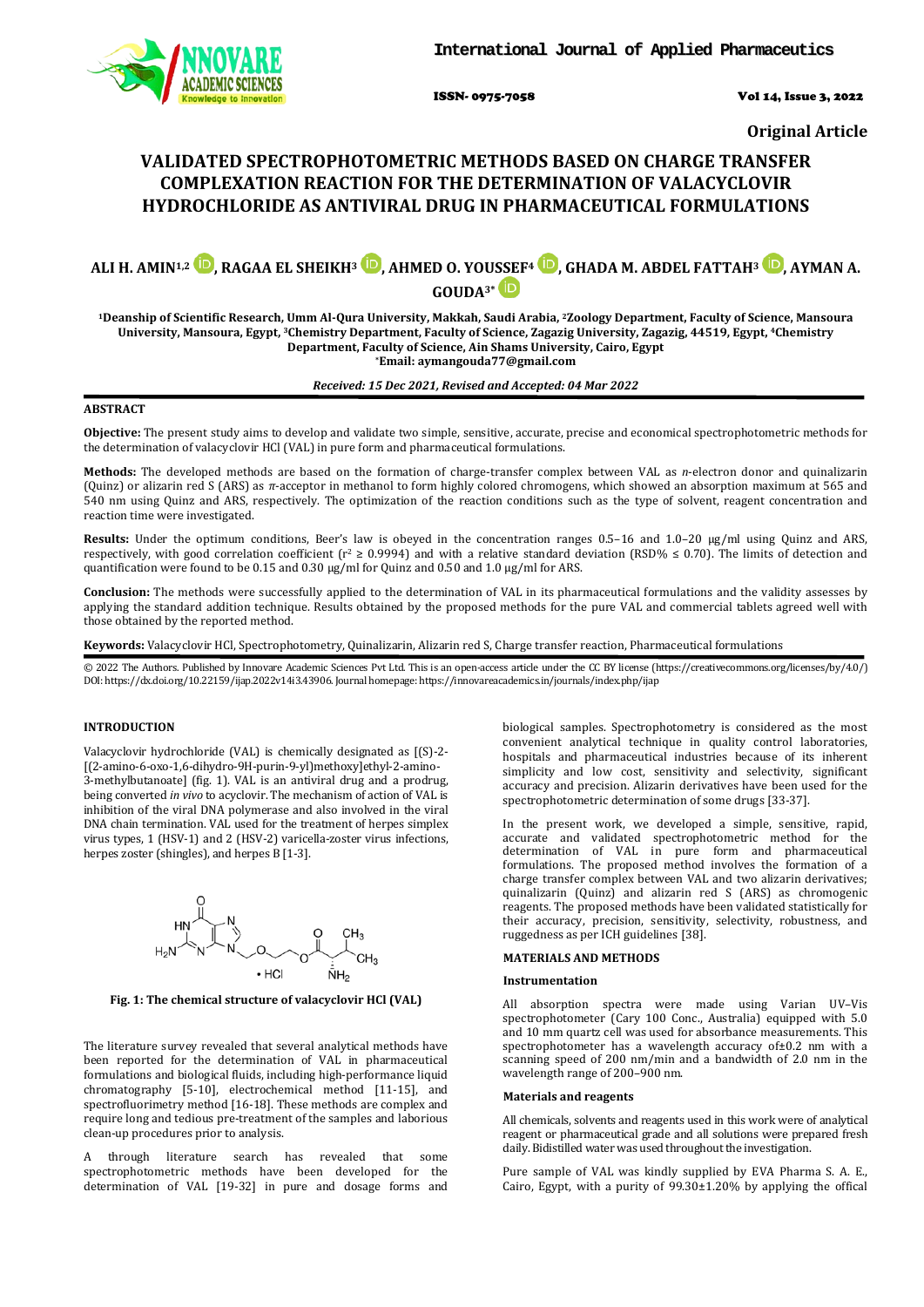method [1]. Valysernex tablets, labeled to contain 1000 mg VAL per tablet, the product of EVA Pharma, Cairo, Egypt. Valtrovir tablets, labeled to contain 1000 mg VAL per tablet, the product of Hikma Pharma, Amman, Jordon.

Quinalizarin 1,2,5,8-tetrahydroxy-anthraquinone (Quinz) and alizarin red S, 3,4-dihydroxy-9, 10-dioxo-2-anthracene sulfonic acid (ARS) (Sigma-Aldrich) were used without further purification.

# **Preparation of standard solutions**

A standard stock solutions of VAL equivalent to 100 μg/ml and 1.0 × 10<sup>−</sup><sup>3</sup> mol/l were prepared by dissolving an appropriate weight of pure VAL in methanol in a 100 ml measuring flask. The standard solutions were found stable for at least one week without alteration when kept in an amber coloured bottle and stored in a refrigerator when not in use. Serial dilution with the same solvent was performed to obtain the appropriate concentration ranges.

A stock solutions (0.2%,  $w/v$ ) and (1.0 x 10<sup>-3</sup> mol/l) of Quinz and ARS reagents were prepared by dissolving the appropriate weight of the reagent in approximately 25 ml of methanol, then completed to the mark with methanol in 100 ml volumetric flask. These solutions were stable for at least one week if kept in the refrigerator.

# **General procedures**

Aliquots of the standard VAL working solution in the concentration ranges (0.5-16 μg/ml) and (1.0-20 μg/ml) for Quinz and ARS, respectively were transferred into a set of 10 ml volumetric flasks. To each flask 2.0 ml of (0.2%, w/v) Quinz or ARS solution were added. Then the mixture was shaken in order to promote the reaction and the volume was completed to the mark with methanol. The absorbance of the resulting solutions were measured at 565 and 540 nm for Quinz and ARS, respectively against a reagent blanks prepared simultaneously. The calibration graph was constructed by plotting the absorbance *versus* the final concentration of VAL. The corresponding regression equation was derived.

# **Applications to pharmaceutical formulations**

The contents of twenty tablets were were crushed, finely powdered, weight out and the average weight of one tablet was determined. An accurate weight of the powdered tablets equivalent to 10 mg of VAL was dissolved in 10 ml methanol with shaking for 5.0 min and filtered using a Whatman No. 42 filter paper. The filtrate was diluted to the mark with methanol for in a 100 ml measuring flask to give and 100 μg/ml stock solution for analysis by the proposed spectrophotometric methods. A convenient aliquot was then subjected to analysis by the spectrophotometric procedures described above. Determine the nominal content of the tablets using the corresponding regression equation of the appropriate calibration graphs.

# **Stoichiometric relationship**

The stoichiometric ratios of the ion-associates formed between VAL and the reagents were determined by applying the continuous variation method [39] at the wavelengths of maximum absorbance. In the continuous variation method, equimolar solutions were employed: a 1.0 x 10<sup>-3</sup> mol/l standard solution of VAL and 1.0 x 10<sup>-3</sup> mol/l solution of reagent was used. A series of solutions was prepared in which the total volume of VAL and the reagent was kept at 2.0 ml. The drug and reagent were mixed in various complementary proportions (0:2, 0.2:1.8, 0.4:1.6,……….2:0, inclusive) and completed to volume in a 10 ml calibrated flask with the appropriate solvent following the above-mentioned procedure. The absorbance of the prepared solutions was measured at the optimum wavelength for each complex.

# **Validation procedure**

The proposed method was validated according to ICH guidelines [38] concerning linearity, accuracy, precision, the limit of detection (LOD), the limit of quantitation (LOQ), robustness and ruggedness.

#### **Linearity**

The linearity of the detector response with the concentrations of VAL was evaluated. Absorbance were plotted versus the

corresponding concentration to obtain the calibration graph. Regression data analysis was performed using least-squares linear regression statistical analysis.

#### **LOD and LOQ**

ICH guideline [38] describes several approaches to determine the detection (LOD) and quantitation limits (LOQ). These include visual evaluation, signal-to-noise ratio and the use of standard deviation of the response and the slope of the calibration curve. The LOD and LOQ of the developed method were determined by injecting progressively low concentrations of the standard solutions using the developed methods. The LOD and LOQ for the proposed methods were calculated using the following equation [38, 40]:

### LOD = *3s/k* and

#### LOQ = *10 s/k*

Where s is the standard deviation of ten replicate determinations values of the reagent blank or the standard deviation of intercepts of regression lines and k is the sensitivity, namely the slope of the calibration graph.

# **Accuracy**

The accuracy of the proposed method was evaluated by analyzing three different concentrations (5, 10 and 15 µg/ml) of VAL within the linearity range. The concentrations were obtained from the corresponding regression equation. Accuracy was expressed as the recovery % for VAL.

#### **Precision**

The intraday precision (repeatability) for the determination of VAL was carried out by analyzing VAL sample solutions at three concentrations (5, 10 and 15 µg/ml), within the same laboratory, using the same analyst, with the same equipment, in the same day. The inter-day precision (intermediate precision**)** for the determination of VAL was carried out by analyzing sample solutions at three concentrations using the proposed methods, within the same laboratory, using the same analyst, with the same equipment but on three consecutive days. Precision was expressed as the percentage relative standard deviation (RSD %) for VAL.

#### **Robustness and ruggedness**

Robustness was examined by evaluating the influence of small variation of method variables, including the concentration of reagents and reaction time on the performance of the proposed methods. In these experiments, one parameter was changed, whereas the others were kept unchanged, and the recovery percentage was calculated each time.

Methods ruggedness was expressed as the RSD% and was also tested by applying the proposed methods to the assay of drug using the same operational conditions but using three different instruments as well as three different anaysts.

# **RESULTS AND DISCUSSION**

#### **Absorption spectra**

The proposed method is based on the charge transfer reaction between VAL and quinalizarin (Quinz) or alizarine red S (ARS) in methanolic medium through two steps: (*i*) optimization of the experimental conditions in order to achieve both maximum sensitivity and selectivity. This step comprised the evaluation of the effect of the solvent nature, investigation of the influence of the reagent concentration and evaluation of the time required to complete the reaction and; (*ii*) study and characterization of the reaction, which was carried out by the evaluation of the reaction stoichiometry (Job's continuous variation method), calculation of the association constant and molar absorptivity in methanol medium and the verification of the proposed reaction mechanism. In order to achieve maximum sensitivity, the effect of some chemical variables such as the type of solvent, reagent concentration and reaction time were evaluated. The reaction was characterized in terms of stability of the product formed and its stoichiometry, and the apparent molar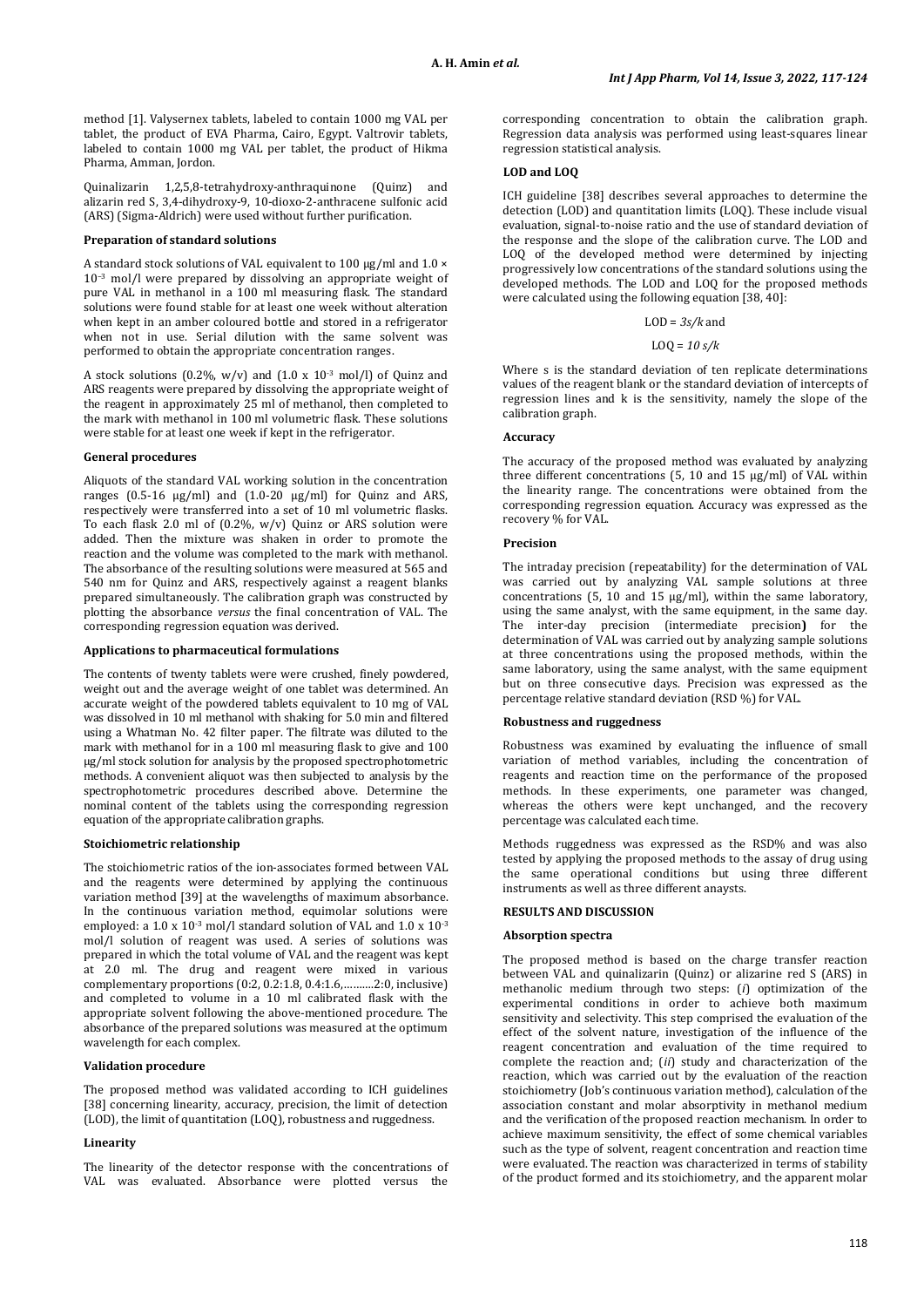absorptivity and association constants were derived. Best conditions for the analytical determination of VAL were observed in a methanol medium with Quinz and ARS.

At optimum conditions, the radical anion (absorbing species) was formed in the medium immediately after mixing of the reagents and showed maximum absorption at 565 and 540 nm using Quinz and ARS, respectively in the methanol medium (fig. 2 and 3). Thus, these wavelengths was chosen for all further measurements in order to obtain highest sensitivity for the proposed methods. It is important to point out that the Quinz and ARS alone, in methanol medium, exhibits maximum absorption at 491 and 422 nm, respectively. The high difference between maxima of the reagent and the product absorption bands  $\geq 74$  and 118 nm for Quinz and ARS, respectively allowed the measurement of the products with only a small contribution of the reagents that was added in excess in the medium.







**Fig. 3: Absorption spectra for the reaction product of (20 μg/ml) VAL against (0.2%, w/v) ARS reagent blank solution**

#### **Evaluation of the effect of the solvent nature**

The solvent plays an important role in some charge transfer reactions since it must be able to facilitate the total charge transfer and then allow the complex dissociation and stabilization of the radical anion formed, which is the absorbing species. According to the literature, solvents with high dielectric constant are more effective to execute this task. Taking this fact into account, water would be an excellent solvent for the procedure. However, the poor solubility of the Quinz and ARS in water did not allow its use in the present case. So, the reaction was tested in ethanol, methanol, acetone, DMSO, and acetonitrile media. Although the highest dielectric constant of DMSO and acetonitrile, best sensitivity was achieved with methanol, probably because of the capacity of this solvent to form stable hydrogen bonds with the radical anion. Then, methanol was chosen for further experiments (fig. 4).



**Fig. 4: Effect of different solvents on the charge transfer complex formation obtained against (0.2%, w/v) Quinz or ARS solutions also prepared in each solvent. VAL drug concentration; (16 and 20 μg/ml) for Quinz and ARS, respectively**



**Fig. 5: Effect of (0.2%, w/v) reagent concentration on the absorbance of VAL-reagent complex. VAL concentration; (16 and 20 μg/ml) for Quinz and ARS, respectively**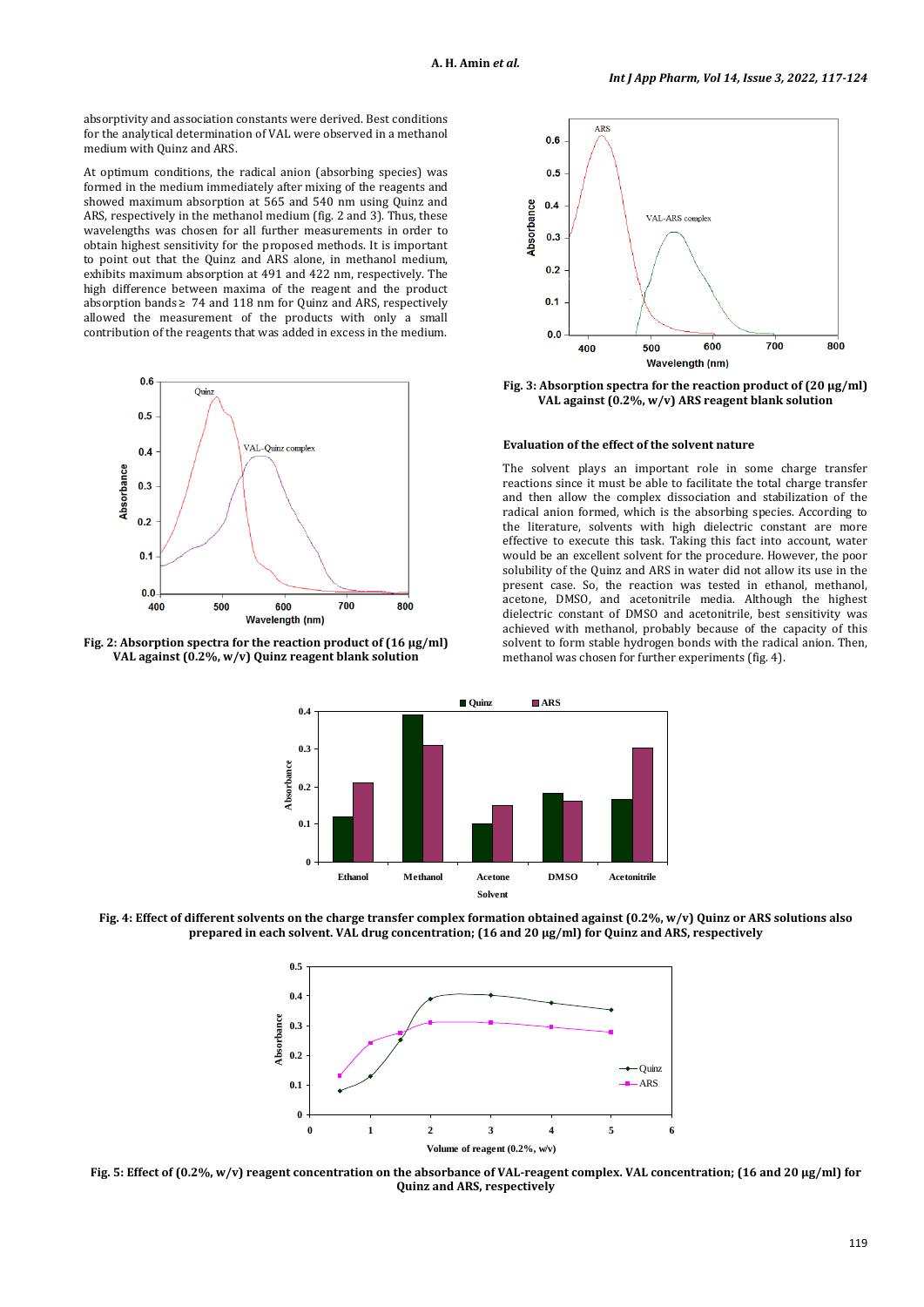### **Effect of reagents concentration**

In order to achieve this objective, an experiment was performed by varying the concentration of the reagent in the range of 0.5-5.0 ml of (0.2%, w/v) Quinz and ARS solutions, while the VAL concentration was maintained constant. As it can be seen, remarkable increase of the absorbance was verified up to 2.0 ml of  $(0.2\% \text{ w/v})$  Quinz and ARS reagents, respectively, after this point, the absorbance remain constant (fig. 5). Therefore, 2.0 ml of (0.2%, w/v) Quinz and ARS reagents, is a sufficient and optimum reagent volume.

# **Effect of the reaction time**

The optimum reaction time was evaluated by monitoring of the absorbance at optimum wavelengths of a VAL solution containing 16 and 20 μg/ml in case of Quinz and ARS reagents, respectively at ambient laboratory temperature (25±2 °C). Complete colour development and measurements were carried out after 5.0 min of mixing of VAL with the reagents. By increasing the temperature, the absorbance of the charge transfer complex was decrease with a hypochromic shift, until decayed at 50 °C.

#### **Sequence of additions**

The most favorable sequence of addition is "VAL-reagent-solvent" for complete colour development, highest absorbance and stability at the recommended wavelength. Other sequences needed longer time in addition to lower stability. The complexes with this sequence remain stable for at least 6.0 h. After this time, absorbance suffered a slight decrease.

#### **Stoichiometric ratio**

Job's method of the continuous variation [39] of equimolar solutions was employed to determine the stoichiometry of the charge transfer reaction in methanol medium. As shown in (fig. 6), the molar ratio which gave maximum absorbance was found to be (1:1) (VAL: reagent). In view of this result a reaction mechanism was proposed considering the transfer of free electron of the nitrogen atom present in one molecule of VAL to the charge-deficient center of Quinz or ARS molecule from the total transfer of charge.

#### **Mechanism verification**

Molecular charge-transfer complexes are formed in non-polar solvents while radical anion species are predominant in polar solvents [33-37]. Also, it is believed that the addition of basic compounds that contains a lone pair of electrons, such as VAL results in the formation of charge-transfer complexes of n-π type (Scheme 1). This kind of complexes can be considered an intermediate molecular-association compound that forms a corresponding radical anion in polar solvents. In this case, radical anions results.



**Fig. 6: Application of Job's method to the reaction between VAL and Quinz and ARS reagents**



**Scheme 1: Possible mechanism of radical anion formation from VAL and Quinz reaction**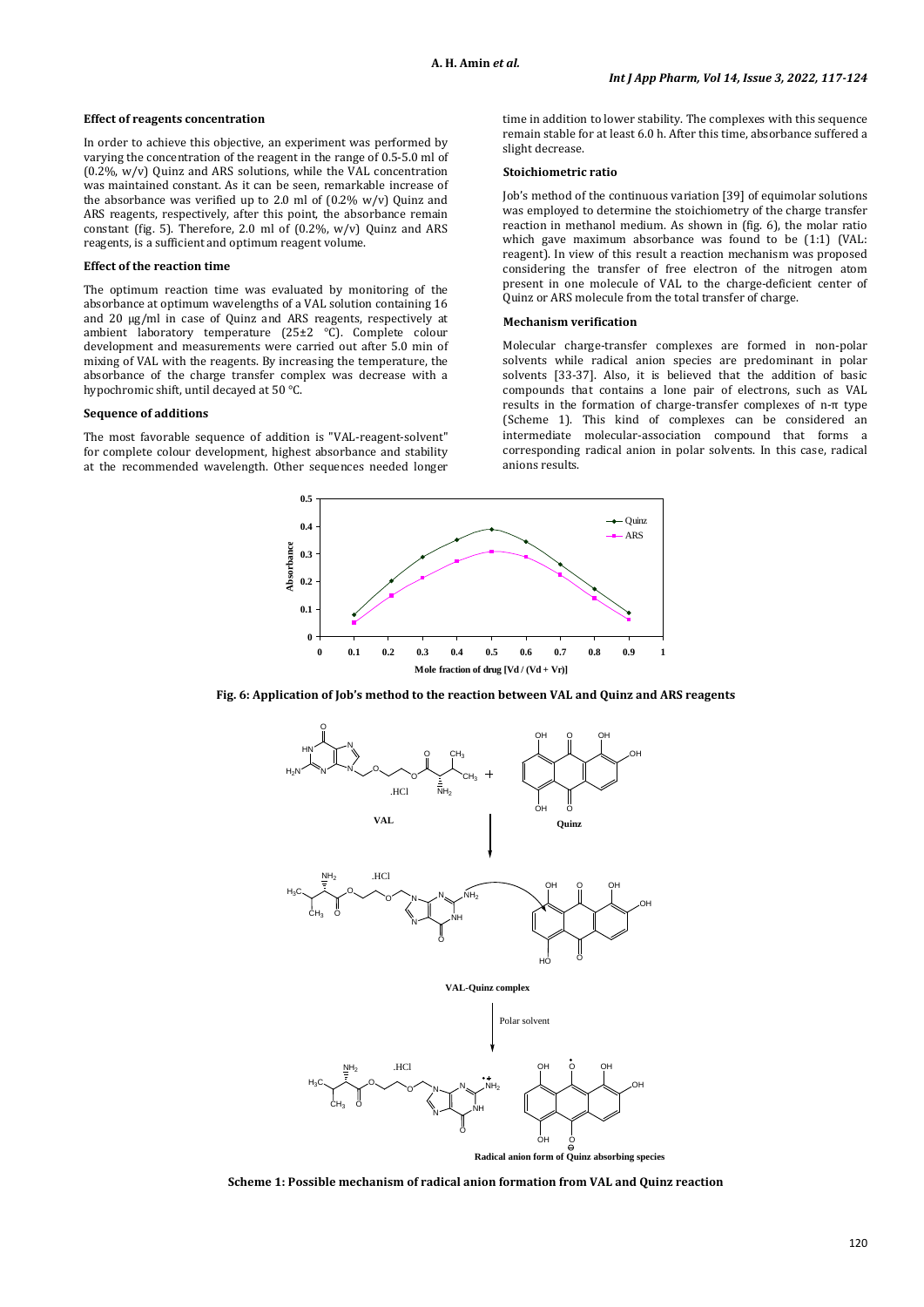# **Method of validation**

## **Linearity**

Following the proposed experimental conditions, the relationship between the absorbance and concentration for VAL drug was quite linear in the concentration ranges 0.5–16 and 1.0–20 μg/mlusing Quinz and ARS, respectively. The calibration graph is described by the equation:

$$
A = a + b
$$
 C .... Eqn. 1.

(where  $A = absorbance$ ,  $a = intercept$ ,  $b = slope$  and  $C =$ concentration in μg/ml) obtained by the method of least squares. Correlation coefficient, intercept and slope for the calibration data are summarized in table 1. The apparent molar absorptivity of the resulting colored charge transfer complexes and relative standard deviation were also calculated and recorded in table 1.

# **Sensitivity**

In accordance with the formula, LODs were found to be 0.15 and 0.30 µg/ml and LOQ were found to be 0.50 and 1.0 µg/ml using Quinz and ARS, respectively.

### **Accuracy and precision**

To evaluate the accuracy as percent relative error (RE%) and precision as relative standard deviation (RSD%) of the proposed methods, solutions containing three different concentrations of VAL were prepared and analyzed in six replicates.

The intra-day precision were performed in the same day and inter-day precision i over five different days (for each level n=6). The percentage relative error (RE%) was calculated using the following equation:

% 
$$
R.E. = \left[ \frac{found - taken}{taken} \right] \times 100
$$
........ Eqn. 3.

The analytical results obtained from this investigation are summarized in table 2. The low values of the relative standard deviation (RSD%) and percentage relative error (RE%) indicates good precision and accuracy of the proposed methods.

# **Robustness and ruggedness**

The analysis was performed with altered conditions by taking three different concentrations of VAL and it was found that small variation of method variables did not significantly affect the procedures as shown by the RSD% values in the range of 0.50-2.10 %. This provided an indication for the reliability of the proposed methods during its routine application for the analysis of VAL and so the proposed spectrophotometric methods are considered robust.

The inter-analysts RSD% were in the range 0.45-2.20%, whereas the inter-instruments RSD% ranged from 0.50-1.80% suggesting that the developed methods were rugged. The results are shown in table 3.

| <b>Parameters</b>                           | Quinz      | <b>ARS</b>       |
|---------------------------------------------|------------|------------------|
| Wavelengths (nm)                            | 565        | 540              |
| Linearity $(\mu g/ml)$                      | $0.5 - 16$ | $1.0 - 20$       |
| Molar absorptivity ε, (L/mol. cm) x $104$   | 1.9365     | 1.4126           |
| Sandal's sensitivity (ng cm <sup>-2</sup> ) | 18.63      | 25.54            |
| Regression Equation <sup>a</sup>            |            |                  |
| Intercept $(a)$                             | 0.0148     | 0.0015           |
| Slope (b)                                   | 0.0185     | 0.0193           |
| Correlation coefficient (r)                 | 0.9994     | 0.9995           |
| $mean \pm SD^b$                             | 99.80±1.14 | $99.60 \pm 0.74$ |
| RSD%b                                       | 1.14       | 0.74             |
| RE%b                                        | 1.20       | 0.77             |
| LOD $(\mu g/ml)^c$                          | 0.15       | 0.30             |
| $LOQ \, (\mu g/ml)^c$                       | 0.50       | 1.0              |
| t-test <sup>d</sup>                         | 0.23       | 0.50             |
| F-test <sup>d</sup>                         | 3.49       | 1.47             |

 $A = a + bC$ , where *C* is the concentration in µg/ml, *A* is the absorbance units, *a* is the intercept, *b* is the slope. **bSD**, standard deviation; RSD%, percentage relative standard deviation; RE%, percentage relative error. cLOD, limit of detection; LOQ, limit of quantification; ε, molar absorptivity. dThe theoretical values of *t* and *F* at P= 0.05 are 2.571and 5.05, respectively, at confidence limit at 95% confidence level and five degrees of freedom  $(p=0.05)$ .

|  |  | Table 2: Intra-day and Inter-day accuracy and precision data for VAL obtained by the proposed methods |
|--|--|-------------------------------------------------------------------------------------------------------|
|--|--|-------------------------------------------------------------------------------------------------------|

| Method       | Taken concentration $(\mu g/ml)$ | Recovery % <sup>a</sup> | Precision RSD % a | <b>Accuracy RE %</b> <sup>a</sup> | Confidence limit b |
|--------------|----------------------------------|-------------------------|-------------------|-----------------------------------|--------------------|
|              |                                  | Intra-day               |                   |                                   |                    |
| <b>Quinz</b> | 4.0                              | 99.50                   | 0.68              | $-0.50$                           | $3.98 \pm 0.028$   |
|              | 8.0                              | 99.80                   | 1.04              | $-0.20$                           | 7.984±0.087        |
|              | 12                               | 99.20                   | 0.89              | $-0.80$                           | 11.904±0.11        |
| ARS          | 5.0                              | 99.30                   | 0.53              | $-0.80$                           | $4.996 \pm 0.026$  |
|              | 10                               | 99.50                   | 0.65              | $-0.50$                           | $9.950 \pm 0.065$  |
|              | 15                               | 99.10                   | 0.82              | $-0.90$                           | 14.865±0.122       |
|              |                                  | Inter-day               |                   |                                   |                    |
| <b>Quinz</b> | 4.0                              | 99.90                   | 0.90              | $-0.10$                           | $3.996 \pm 0.038$  |
|              | 8.0                              | 99.30                   | 0.55              | $-0.70$                           | 7.944±0.046        |
|              | 12                               | 99.10                   | 0.71              | $-0.90$                           | 11.892±0.089       |
| ARS          | 5.0                              | 99.60                   | 0.65              | $-0.40$                           | $4.98 \pm 0.032$   |
|              | 10                               | 100.10                  | 0.88              | 0.10                              | $10.01 \pm 0.088$  |
|              | 15                               | 100.40                  | 0.93              | 0.40                              | $15.06 \pm 0.140$  |

amean±SE (n=6), RSD%, percentage relative standard deviation; RE%, percentage relative error. bConfidence limit at 95% confidence level and five degrees of freedom (*t* = 2.571).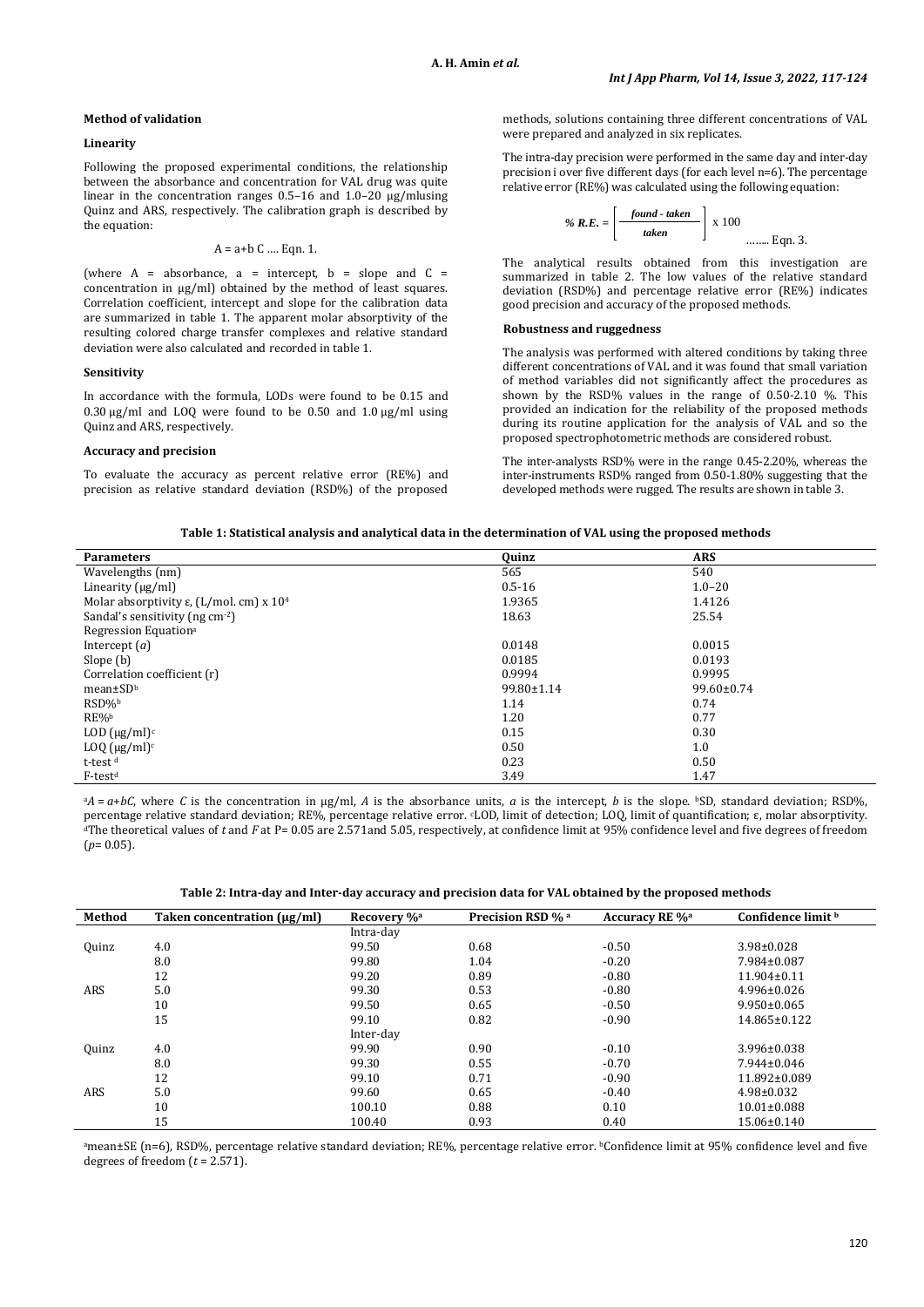| Methods | <b>Nominal</b> | RSD%                          |                       |                          |                             |
|---------|----------------|-------------------------------|-----------------------|--------------------------|-----------------------------|
|         | concentration  | <b>Robustness</b>             |                       | Ruggedness               |                             |
|         | $(\mu g/ml)$   | Variable alerted <sup>a</sup> |                       |                          |                             |
|         |                | Reagent volume $(n=3)$        | Reaction time $(n=3)$ | Different analysts (n=3) | Different instruments (n=3) |
| Ouinz   | 4.0            | 0.55                          | 0.68                  | 0.45                     | 0.50                        |
|         | 8.0            | 1.20                          | 1.15                  | 0.90                     | 0.97                        |
|         | 12             | 1.50                          | 1.65                  | 1.70                     | 1.80                        |
| ARS     | 5.0            | $1.0\,$                       | 0.50                  | 0.80                     | 0.70                        |
|         | 10             | 1.70                          | 1.30                  | 1.40                     | 1.0                         |
|         | 15             | 2.0                           | 2.10                  | 2.20                     | 1.55                        |

**Table 3: Results of methods robustness and ruggedness (all values in RSD%) studies**

**<sup>a</sup>**Volume of (0.2%, w/v) reagent is (2.0±0.2 ml) and reaction time is (5.0±1.0 min) (after adding reagent) were used.

# **Recovery studies**

To ascertain the accuracy, reliability and validity of the proposed methods, recovery experiment was performed through standard addition technique. This study was performed by spiking three different levels of pure VAL (50, 100 and 150% of the level present in the tablet) to a fixed amount of drug in tablet powder (preanalysed) and the total concentration was found by the proposed methods. The determination with each level was repeated three times and the percent recovery of the added standard was calculated from:

% Recovery = 
$$
((C_F - C_T)/(C_p \times 10 \dots (4))
$$

Where  $C_F$  is the total concentration of the analyte found,  $C_T$  is a concentration of the analyte present in the tablet preparation;  $C_P$  is a concentration of analyte (pure drug) added to tablets preparations. The results of this study presented in table 4 revealed that the accuracy of the proposed methods was unaffected by the various excipients present in tablets which did not interfere in the assay.

#### **Analysis of pharmaceutical formulations**

The proposed methods were applied to the determination VAL in pharmaceutical formulations (tablets). A statistical comparison of the results obtained from the assay of VAL by the proposed methods and the official method [1] regarding accuracy and precision (table 5). When the results were statistically compared with those of the official method by applying the Student' s t-test for accuracy and Ftest for precision, the calculated t-value and F-value at 95% confidence level did not exceed the tabulated values for five degrees of freedom [40]. Hence, no significant difference between the proposed methods and the reported method at the 95 % confidence level with respect to accuracy and precision.

| Table 4: Results of recovery experiments by standard addition method for the determination of VAL in tablets using the proposed methods |  |  |  |  |
|-----------------------------------------------------------------------------------------------------------------------------------------|--|--|--|--|
|                                                                                                                                         |  |  |  |  |

| <b>Samples</b>  | Taken drug in       | Pure drug          | Valysernex tablets |                              | <b>Valtrovir tablets</b> |                              |
|-----------------|---------------------|--------------------|--------------------|------------------------------|--------------------------|------------------------------|
|                 | tablet $(\mu g/ml)$ | added $(\mu g/ml)$ | <b>Total found</b> | <b>Recovery</b> <sup>a</sup> | <b>Total found</b>       | <b>Recovery</b> <sup>a</sup> |
|                 |                     |                    | $(\mu g/ml)$       | (%)±SD                       | $(\mu g/ml)$             | (%)±SD                       |
| Ouinz           | 6.0                 | 3.0                | 8.937              | $99.30 \pm 0.36$             | 8.964                    | $99.60 \pm 0.30$             |
|                 | 6.0                 | 6.0                | 12.024             | $100.20 \pm 0.50$            | 12.084                   | $100.70 \pm 0.34$            |
|                 | 6.0                 | 9.0                | 15.15              | $101.0 \pm 0.85$             | 14.85                    | $99.00 \pm 0.68$             |
| Mean Recovery % |                     |                    |                    | 100.17                       |                          | 99.77                        |
| SD              |                     |                    |                    | 0.85                         |                          | 0.86                         |
| RSD%            |                     |                    |                    | 0.85                         |                          | 0.86                         |
| ARS             | 6.0                 | 3.0                | 8.937              | $99.30 \pm 0.44$             | 9.063                    | $100.70 \pm 0.38$            |
|                 | 6.0                 | 6.0                | 12.036             | $100.30 \pm 0.60$            | 12.012                   | $100.10\pm0.78$              |
|                 | 6.0                 | 9.0                | 15.12              | $100.80 \pm 1.10$            | 14.91                    | $99.40 \pm 0.50$             |
| Mean Recovery % |                     |                    |                    | 100.13                       |                          | 100.07                       |
| SD              |                     |                    |                    | 0.76                         |                          | 0.65                         |
| RSD%            |                     |                    |                    | 0.76                         |                          | 0.65                         |
|                 |                     |                    |                    |                              |                          |                              |

 $a(n=6)$ .

# **Table 5: Results of analysis of tablets by the proposed methods for the determination of VAL and statistical comparison with the official method [1]**

| <b>Samples</b>        | Recovery <sup>a</sup> $(\%$ ) $\pm$ SD |                   |                     |  |  |  |
|-----------------------|----------------------------------------|-------------------|---------------------|--|--|--|
|                       | <b>Proposed methods</b>                |                   | Official method [1] |  |  |  |
|                       | Ouinz                                  | ARS               |                     |  |  |  |
| Valysernex SR tablets | $100.17 \pm 0.85$                      | $100.13\pm0.76$   | $99.60 \pm 0.86$    |  |  |  |
| t-valueb              | 1.05                                   | 1.03              |                     |  |  |  |
| F-valueb              | 1.02                                   | 1.28              |                     |  |  |  |
| Valtrovir tablets     | $99.77 \pm 0.86$                       | $100.07 \pm 0.65$ | $99.40 \pm 0.90$    |  |  |  |
| t-valueb              | 0.66                                   | 1.35              |                     |  |  |  |
| F-valueb              | 1.10                                   | 1.92              |                     |  |  |  |

a(n=6). bThe theoretical values of *t* and *F* are 2.571 and 5.05, respectively at confidence limit at 95% confidence level and five degrees of freedom (p = 0.05).

Comparison between the proposed methods and reported methods

Table 6 shows comparison between the proposed spectrophotometric methods and other reported methods in the literature for the quantification of VAL in pharmaceutical formulations [19-30]. The proposed methods are new, simple, cost effective and selective spectrophotometric methods for the determination of VAL in pharmaceutical dosage forms. The reported methods are less selective, poor sensitivity, depending on critical experimental variables, few methods require a rigid pH control and tedious and time-consuming liquid–liquid extraction step; some other methods have a relatively narrow dynamic linear range, and/or use of expensive reagent or large amounts of organic solvents.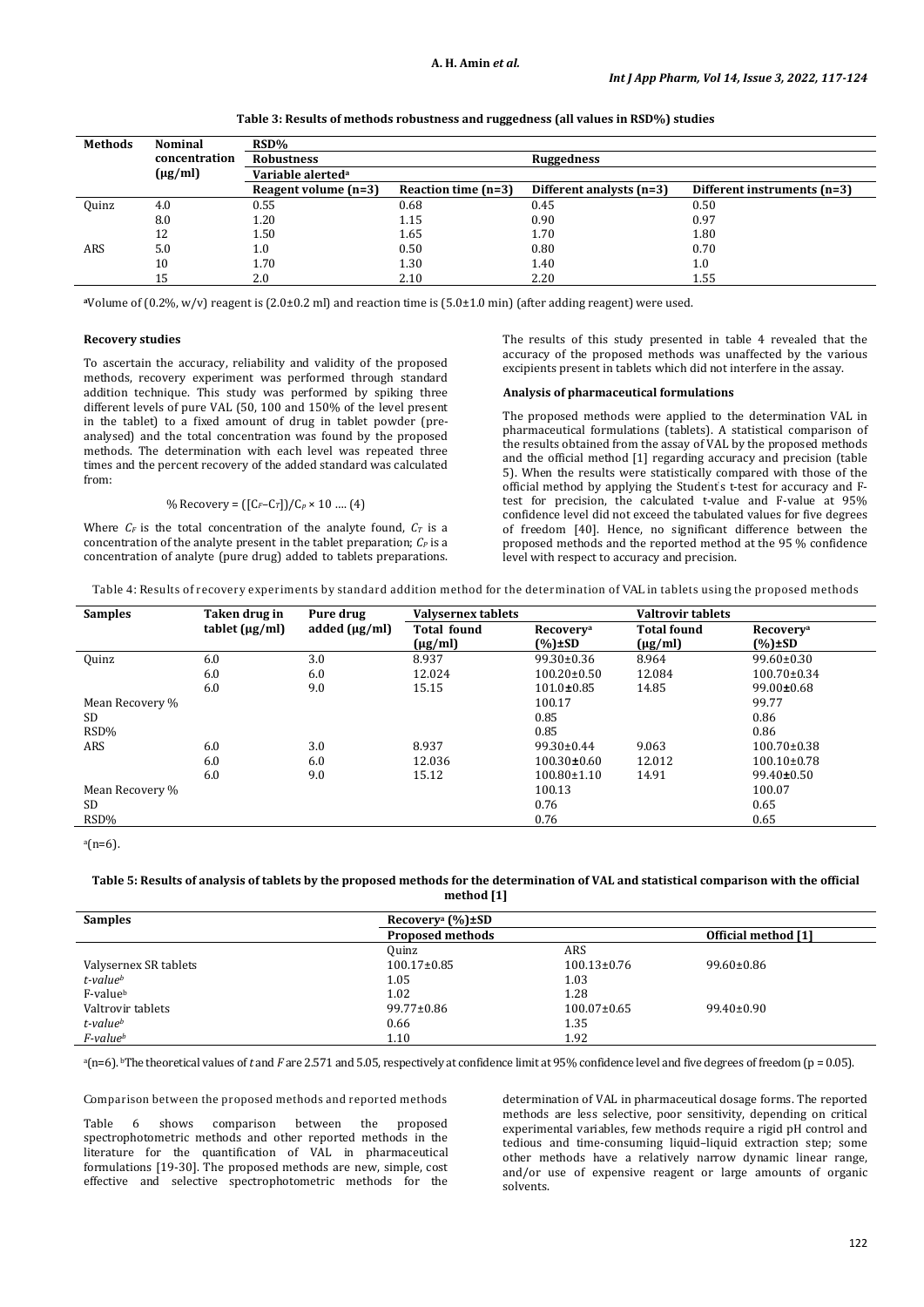| <b>Methods</b>                  | Wavelength | Beer's law   | <b>Molar absorptivity</b> | <b>Samples</b>                  | Reference    |
|---------------------------------|------------|--------------|---------------------------|---------------------------------|--------------|
|                                 | (nm)       | $(\mu g/ml)$ | $(L/mol.cm) \times 104$   |                                 |              |
| Zero order UV method            | 254        | $5 - 25$     | <b>NA</b>                 | <b>Bulk and tablet</b>          | 19           |
| Brucine-NaIO <sub>4</sub>       | 543        | $5 - 110$    | 0.4642                    | Pharmaceutical formulations and | 20           |
| MBTH                            | 644        | $3 - 45$     | 0.9761                    | human body fluids               |              |
| Sodium acetate                  | 251        | $1 - 80$     | <b>NA</b>                 | Pharmaceutical dosage forms     | 21           |
| Phosphate buffer pH 5.0         | 251        | $1 - 80$     | <b>NA</b>                 |                                 |              |
| Phosphate buffer pH 7           | 252        | $1 - 80$     | <b>NA</b>                 |                                 |              |
| borate buffer pH 9.0            | 253        | $1 - 80$     | <b>NA</b>                 |                                 |              |
| $0.1N$ NaOH                     | 265        | $1 - 80$     | <b>NA</b>                 |                                 |              |
| Paradimethylamino               | 524        | 10-100       | NA                        | Bulk and its pharmaceutical     | 22           |
| cinnamaldehyde                  |            |              |                           | formulations                    |              |
| Phenyl hydrazine                | 520        | $2 - 10$     | 2.66                      | Pure and pharmaceutical dosage  | 23           |
| hydrochloride/hexacyano ferrate |            |              |                           | forms                           |              |
| (III) in acidic medium          |            |              |                           |                                 |              |
| $Fe3+/1,10$ -phenanthroline     |            | $5 - 25$     | 0.506                     |                                 |              |
| MBTH/Fe <sup>3+</sup>           | 630        | $5 - 25$     | 0.817                     | Bulk and tablet dosage form     | 24           |
| MBTH/NaIO <sub>4</sub>          | 624        | $2 - 10$     | 2.83                      |                                 |              |
| UV/0.1 M sulphuric acid         | 255        | $4 - 12$     | <b>NA</b>                 | Pharmaceutical dosage forms     | 25           |
| DD <sub>0</sub>                 | 450        | 20-100       | 0.22                      | Pharmaceutical formulations     | 26           |
| <b>UV/0.1 M HCI</b>             | 255        | $5 - 25$     | 1.0910                    | Bulk and tablet dosage form     | 27           |
| p-dimethyl aminobenzaldehyde    | 388        | 100-500      | <b>NA</b>                 | Bulk and pharmaceutical dosage  | 28           |
| Vanillin                        | 428        | 20-100       | <b>NA</b>                 | forms                           |              |
| UV                              | 274        | $5 - 50$     | 2.69167                   | Bulk and tablet dosage forms    | 29           |
| UV                              | 252        | $4 - 24$     | NA                        | Pharmaceutical dosage form      | 30           |
| Quinz                           | 565        | $0.5 - 16$   | 1.9365                    | Pure form and pharmaceutical    | The proposed |
| ARS                             | 540        | $1.0 - 20$   | 1.4126                    | formulations                    | work         |

**Table 6: Comparison between the reported spectrophotometric methods for determination of VAL**

NA: not available. MBTH: 3-methyl-2-benzothiazolinonehydrazone; NaIO4: sodium periodate; DDQ: 2,5-dichloro-3,6-dihydroxy-1,4-benzoquinone; Quinz: quinalizarin; ARS: Alizarin red S.

# **CONCLUSION**

This work describes the application of charge transfer complexation reaction with two alizarin derivatives for the quantification of [valacyclovir](https://www.webmd.com/drugs/2/drug-6279/valacyclovir+oral/details) hydrochloride (VAL) in pure form and pharmaceutical formulations. Compared with the existing spectrophotometric method, the proposed methods are relatively simple, rapid, costeffective, sensitive, accurate, and robust for determination of VAL in pure form and pharmaceutical formulations. Moreover, the proposed methods are free from tedious experimental steps such as extraction step, heating and pH adjustment. The most attractive feature of these methods is the relative freedom from interference, by the usual diluents and excipients in amounts higher than their normal existence in pharmaceutical formulations. The statistical parameters and the recovery data reveal good accuracy and precision of the methods. Therefore, the proposed validated methods could be useful for routine quality control assay of VAL in pure form and pharmaceutical formulations.

# **ACKNOWLEDGMENT**

The authors extend their appreciation to the Deputyship for Research and lnnovation, Ministry of education in Saudi Arabia for funding this research work through the project number 20-UQU-IF-P1-001.

#### **AUTHORS CONTRIBUTIONS**

Prof. Dr. Ragaa El Sheikh and Prof. Ayman A. Gouda has generated the research idea, interpreted the data and helped to draft the manuscript, helped in check spelling, reducing the plagiarism, interpreting the data, reviewed the manuscript and submit the manuscript for publication. Prof. Dr. Ahmed O. Youssef and Prof. Dr. Ali H. Amin has suggested the research idea and participated in the design of the study. Ms. Ghada M. Abdel Fattah was prepared the solutions, carried out the experiments, interpreted the data and helped to draft the manuscript.

# **CONFLICTS OF INTERESTS**

The authors confirm that this article content has no conflict of interest.

# **REFERENCES**

1. United States Pharmacopeia. Valacyclovir hydrochloride, USP 41, NF 36, USP Convention 12601, Tweinbrook Parkway, Rockville, MD 20852. Vol. 1; 2018. p. 4264-5.

- 2. Smiley ML, Murray A, de Miranda P. Valacyclovir HCl (Valtrex<sup>1M</sup>): an acyclovir prodrug with improved prodrug with improved pharmacokinetics and better efficacy for treatment of zoster. Advances in Experimental Medicine and Biology. 1996;4:33-9. doi: [10.1007/978](https://doi.org/10.1007/978-1-4757-9209-6_4)-1-4757-9209-6\_4.
- Landowski CP, Sun D, Foster DR, Menon SS, Barnett JL, Welage LS, Ramachandran C, Amidon GL. Gene expression in the human intestine and correlation with oral valacyclovir pharmacokinetic parameters. J Pharmacol Exp Ther. 2003;306(2):778-86. doi: [10.1124/jpet.103.051011](https://doi.org/10.1124/jpet.103.051011), PMI[D 12750437.](https://www.ncbi.nlm.nih.gov/pubmed/12750437)
- Sp ST, MM, ND, DJ. Screening and optimization of valacyclovir niosomes by design of experiments. Int J App Pharm. 2018;10(1):79-85. doi: [10.22159/ijap.2018v10i1.22566](https://doi.org/10.22159/ijap.2018v10i1.22566).
- 5. Sathis Kumar D, Prashanthi BDN, Harani A, Anusha P. Method development and validation of valacyclovir hydrochloride and ritonavir in tablet dosage form using reverse phase high performance liquid chromatography. Jurnal Teknologi. 2015;76(1):39-45. doi: [10.11113/jt.v76.3093](https://doi.org/10.11113/jt.v76.3093).
- 6. Deshpande MM, Kasture VS, Mohan M, Chaudhari S. Development and validation of bioanalytical method for the determination of valcyclovir HCl in human plasma by liquid chromatoghraphy. Eur J Anal Chem. 2015;10:106-12.
- 7. Patil Pallavi M, Wankhede Sagar B, Chaudhari Praveen D. Stability-indicating hptlc method for estimation of valacyclovir hydrochloride in bulk and pharmaceutical dosage form in presence of its alkaline hydrolysis degradation product. Int J Pharm Biol Sci. 2014:5;P203:186.
- 8. Bhavar GB, Pekamwar SS, Aher KB, Chaudhari SR. Development and validation of RP-HPLC method for the determination of valacyclovir hydrochloride and its related substances in tablet formulation. Int J Pharm Sci Rev Res. 2014;25:53-8.
- 9. Rasool SK, Naik DV, Prasad Babu D, Nalluri BN. RP-HPLC method for the estimation of valacyclovir in bulk and pharmaceutical formulations. Int J Pharm Pharm Sci. 2012;4:214-18.
- 10. Sugumaran M, Bharathi V, Hemachander R, Lakshmi M. RP-HPLC method for the determination of valacyclovir in bulk and pharmaceutical formulation. Pharm Chem. 2011;3:190-4.
- 11. Devarushi US, Shetti NP, Bukkitgar SD, Tuwar SM. Electrochemical behavior of an anti-viral drug valacyclovir at carbon paste electrode and its analytical application. Russ J Electrochem. 2018;54(10):760-8. doi: [10.1134/S1023193518100026](https://doi.org/10.1134/S1023193518100026).